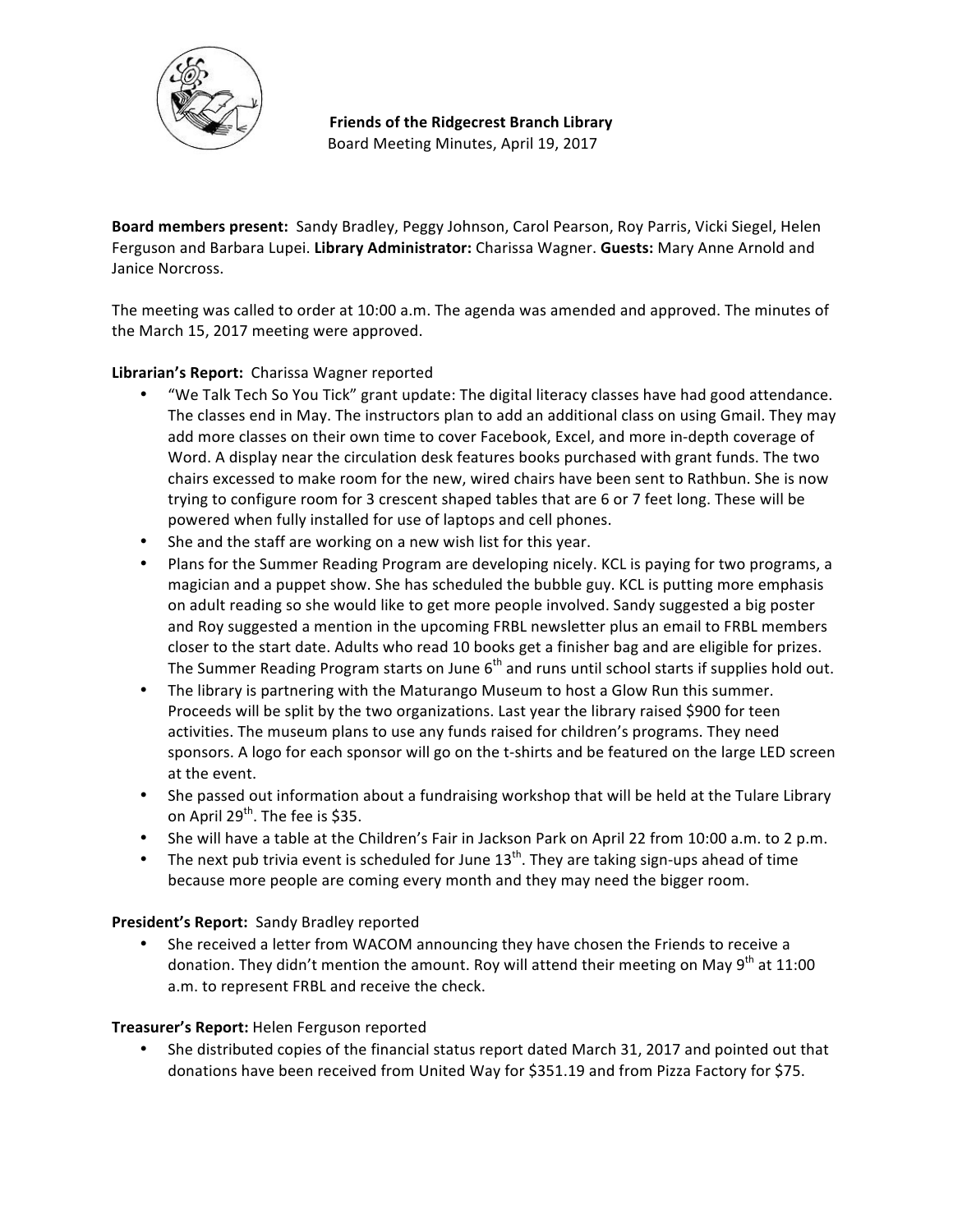- She announced that the spring book sale brought in a total of \$3,710.20. The net from books was \$3,483.20 and the balance of \$227.00 was made up of memberships and sales of bags, tshirts, and note cards.
- Peggy shared the sales room report. Money collected by FRBL volunteers in the room totaled \$386.65. This does not include funds collected from the boxes.

### **Vice-President, Book Sales Report:** vacant position, Sandy Bradley reported

- Janice Norcross volunteered to chair the fall sale. Sandy will provide the task list and timing info she put together in the spring. Mary Anne offered to help as time allows. Janice is on the annex team and they will be able to help as well.
- The dates were discussed and Sept. 23 $^{rd}$  and 30<sup>th</sup> were selected.

## Vice-President, Membership Report: Carol Pearson reported

• Since our last meeting there have been 0 new members and 2 renewals. She will be sending out 30 renewal reminders soon.

Newsletter: Deadline for next newsletter - April 28, 2017. Two topics discussed were considered good topics for the upcoming newsletter: condition of book donations and encouraging adults to sign up for the Summer Reading Program. Sandy said she would take this task.

## **Old Business:**

- Still no word from Wal-Mart on our grant request.
- New membership forms (brochures) are available. There are currently 40 in the library, Sandy has 25, and Barbara has about 32. If you need any for events contact Barbara.
- Sandy has developed two letters, one targeted for businesses and one for non-profit organizations, to encourage them to join the friends and/or sponsor a Little Free Library for \$500. The first letters have been sent to local branches of NFCU and AAUW.
- Other projects we could consider including are the outdoor signboard or a Library in a Box for Inyokern.

## **New Business:**

- Sandy announced that both museums (Maturango Museum and the China Lake Museum) are also interested in maker spaces. She suggested that we consider a co-project with the museums.
- Children's t-shirts were discussed and it was decided that Terri Middlemiss would be asked to order an assortment of sizes and colors. Some attendees suggested that we also ask Terri if individual items can be ordered along with the bulk item orders, such as V-neck styles or other colors.
- People have requested classes on social media apps Instagram, Facebook and Twitter. Charissa said the tech class instructors would be interested in adding social media classes even though they are not covered by the grant. She will follow up with them.
- Conference calls have been suggested as alternative ways to attend meetings. Charissa will check to see what options the library has to enable this option. It might also be possible to conference on cell phones if necessary.
- Vicki Siegel asked if the board would support planning of a bus trip to the LA Times Festival of Books in April 2018. She said the bus would have to be reserved far in advance. Roy stated that this project might not be a fundraiser, but it would likely break even. All agreed that we would review again at August or September meeting.